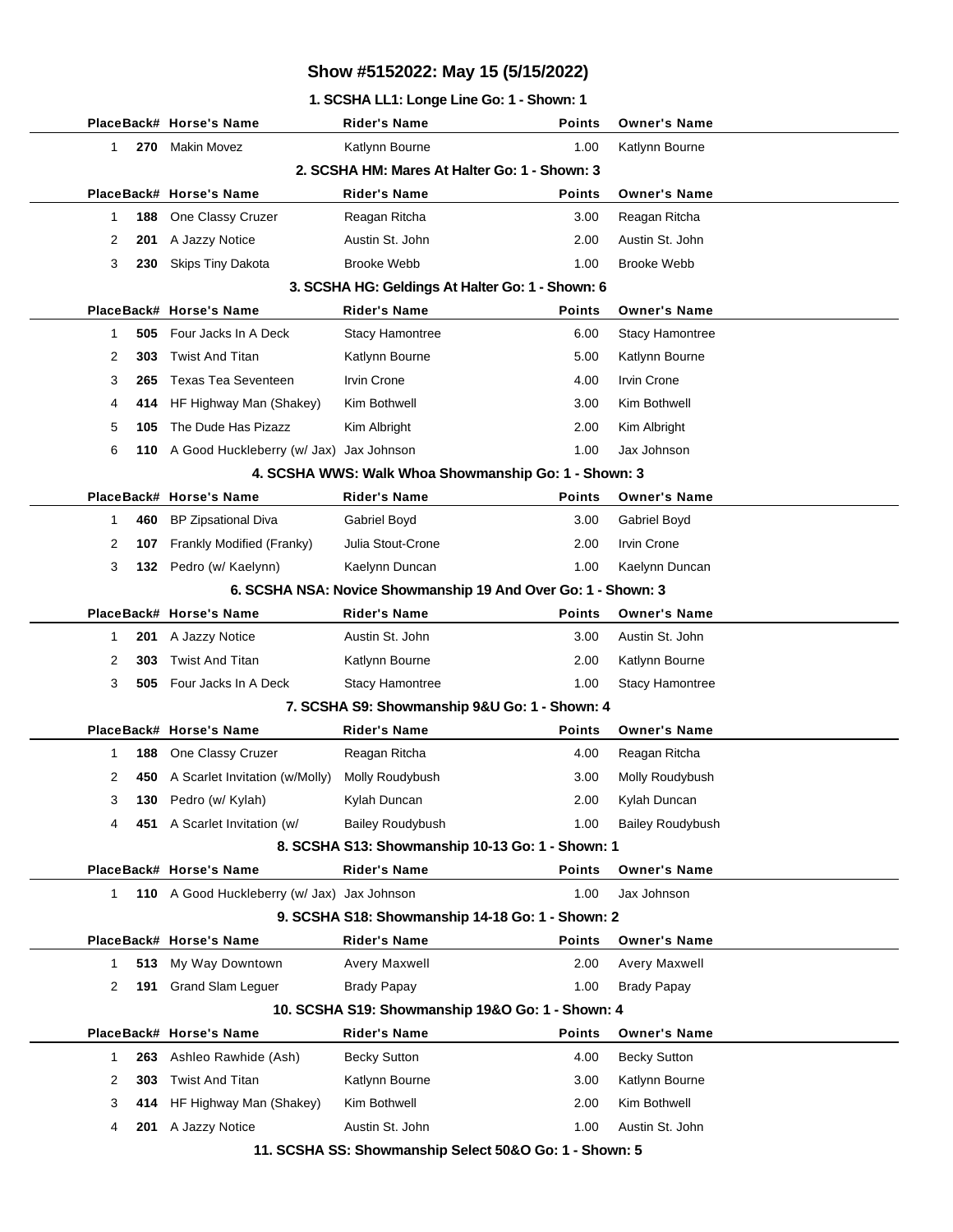|   |                                                                       | PlaceBack# Horse's Name    | Rider's Name                                                    | <b>Points</b> | <b>Owner's Name</b>    |  |  |  |  |
|---|-----------------------------------------------------------------------|----------------------------|-----------------------------------------------------------------|---------------|------------------------|--|--|--|--|
| 1 | 263                                                                   | Ashleo Rawhide (Ash)       | <b>Becky Sutton</b>                                             | 5.00          | <b>Becky Sutton</b>    |  |  |  |  |
| 2 | 294                                                                   | Saw The Magic              | Cindy Rambo                                                     | 4.00          | Cindy Rambo            |  |  |  |  |
| 3 | 514                                                                   | Rockin Miss Allie (w/      | <b>Shannon Maxwell</b>                                          | 3.00          | <b>Shannon Maxwell</b> |  |  |  |  |
| 4 | 414                                                                   | HF Highway Man (Shakey)    | Kim Bothwell                                                    | 2.00          | Kim Bothwell           |  |  |  |  |
| 5 | 394                                                                   | Ima Seductive Dude         | Janice Stockdale                                                | 1.00          | Janice Stockdale       |  |  |  |  |
|   | 13. SCSHA PHUSL: Practice Hunter Under Saddle Canter Go: 1 - Shown: 1 |                            |                                                                 |               |                        |  |  |  |  |
|   |                                                                       | PlaceBack# Horse's Name    | <b>Rider's Name</b>                                             | Points        | <b>Owner's Name</b>    |  |  |  |  |
| 0 |                                                                       | 501 Cuz My Hearthrob       | Avery Maxwell                                                   | 0.00          | Avery Maxwell          |  |  |  |  |
|   | 18. SCSHA HUST19: WT Hunter Under Saddle 19&O Go: 1 - Shown: 1        |                            |                                                                 |               |                        |  |  |  |  |
|   |                                                                       | PlaceBack# Horse's Name    | <b>Rider's Name</b>                                             | <b>Points</b> | <b>Owner's Name</b>    |  |  |  |  |
| 1 | 240                                                                   | Pinewood Bar               | Stephanie Whitlatch                                             | 1.00          | Stephanie Whitlatch    |  |  |  |  |
|   |                                                                       |                            | 29. SCSHA HSET19: WT Hunt Seat Equitation 19&O Go: 1 - Shown: 1 |               |                        |  |  |  |  |
|   |                                                                       | PlaceBack# Horse's Name    | <b>Rider's Name</b>                                             | <b>Points</b> | <b>Owner's Name</b>    |  |  |  |  |
| 1 | 240                                                                   | Pinewood Bar               | Stephanie Whitlatch                                             | 1.00          | Stephanie Whitlatch    |  |  |  |  |
|   |                                                                       |                            | 34. SCSHA HSEL18: Hunt Seat Equitation 14-18 Go: 1 - Shown: 1   |               |                        |  |  |  |  |
|   |                                                                       | PlaceBack# Horse's Name    | <b>Rider's Name</b>                                             | <b>Points</b> | <b>Owner's Name</b>    |  |  |  |  |
| 1 |                                                                       | 513 My Way Downtown        | Avery Maxwell                                                   | 1.00          | <b>Avery Maxwell</b>   |  |  |  |  |
|   |                                                                       |                            | 38. SCSHA EWDSWT: EWD Showmanship Independent Go: 1 - Shown: 1  |               |                        |  |  |  |  |
|   |                                                                       | PlaceBack# Horse's Name    | <b>Rider's Name</b>                                             | <b>Points</b> | <b>Owner's Name</b>    |  |  |  |  |
| 1 | 261                                                                   | Darlin Lily                | Ben Johnson                                                     | 1.00          | Ben Johnson            |  |  |  |  |
|   |                                                                       |                            | 39. SCSHA LEAD: Leadline Go: 1 - Shown: 5                       |               |                        |  |  |  |  |
|   |                                                                       | PlaceBack# Horse's Name    | <b>Rider's Name</b>                                             | <b>Points</b> | <b>Owner's Name</b>    |  |  |  |  |
| 1 | 107                                                                   | Frankly Modified (Franky)  | Julia Stout-Crone                                               | 5.00          | <b>Irvin Crone</b>     |  |  |  |  |
| 2 | 202                                                                   | Marshmallow (W/ Tagert)    | Tagert St. John                                                 | 4.00          | Tagert St. John        |  |  |  |  |
| 3 | 310                                                                   | A Good Huckleberry (w/     | Averi Johnson                                                   | 3.00          | Averi Johnson          |  |  |  |  |
| 4 | 241                                                                   | Woody                      | Paizley Whitlatch                                               | 2.00          | Paizley Whitlatch      |  |  |  |  |
| 5 | 489                                                                   | Azure Skies (w/ Max)       | Max Diehl                                                       | 1.00          | Max Diehl              |  |  |  |  |
|   |                                                                       |                            | 40. SCSHA WWWP: Walk Whoa Western Pleasure Go: 1 - Shown: 6     |               |                        |  |  |  |  |
|   |                                                                       | PlaceBack# Horse's Name    | Rider's Name                                                    | <b>Points</b> | <b>Owner's Name</b>    |  |  |  |  |
| 1 | 310                                                                   | A Good Huckleberry (w/     | Averi Johnson                                                   | 6.00          | Averi Johnson          |  |  |  |  |
| 2 | 132                                                                   | Pedro (w/ Kaelynn)         | Kaelynn Duncan                                                  | 5.00          | Kaelynn Duncan         |  |  |  |  |
| 3 | 107                                                                   | Frankly Modified (Franky)  | Julia Stout-Crone                                               | 4.00          | Irvin Crone            |  |  |  |  |
| 4 | 202                                                                   | Marshmallow (W/Tagert)     | Tagert St. John                                                 | 3.00          | Tagert St. John        |  |  |  |  |
| 5 | 460                                                                   | <b>BP Zipsational Diva</b> | Gabriel Boyd                                                    | 2.00          | Gabriel Boyd           |  |  |  |  |
| 6 | 223                                                                   | Azure Skies (w/ Julia)     | Julia Diehl                                                     | 1.00          | Julia Diehl            |  |  |  |  |
|   |                                                                       |                            | 41. SCSHA WWH: Walk Whoa Horsemanship Go: 1 - Shown: 6          |               |                        |  |  |  |  |
|   |                                                                       | PlaceBack# Horse's Name    | <b>Rider's Name</b>                                             | <b>Points</b> | <b>Owner's Name</b>    |  |  |  |  |
| 1 | 132                                                                   | Pedro (w/ Kaelynn)         | Kaelynn Duncan                                                  | 6.00          | Kaelynn Duncan         |  |  |  |  |
| 2 | 107                                                                   | Frankly Modified (Franky)  | Julia Stout-Crone                                               | 5.00          | Irvin Crone            |  |  |  |  |
| 3 | 202                                                                   | Marshmallow (W/Tagert)     | Tagert St. John                                                 | 4.00          | Tagert St. John        |  |  |  |  |
| 4 | 310                                                                   | A Good Huckleberry (w/     | Averi Johnson                                                   | 3.00          | Averi Johnson          |  |  |  |  |
| 5 | 460                                                                   | <b>BP Zipsational Diva</b> | Gabriel Boyd                                                    | 2.00          | Gabriel Boyd           |  |  |  |  |
| 6 | 223                                                                   | Azure Skies (w/ Julia)     | Julia Diehl                                                     | 1.00          | Julia Diehl            |  |  |  |  |
|   |                                                                       |                            | 42. SCSHA WWT: Walk Whoa Trail Go: 1 - Shown: 6                 |               |                        |  |  |  |  |
|   |                                                                       | PlaceBack# Horse's Name    | <b>Rider's Name</b>                                             | Points        | <b>Owner's Name</b>    |  |  |  |  |
|   |                                                                       |                            |                                                                 |               |                        |  |  |  |  |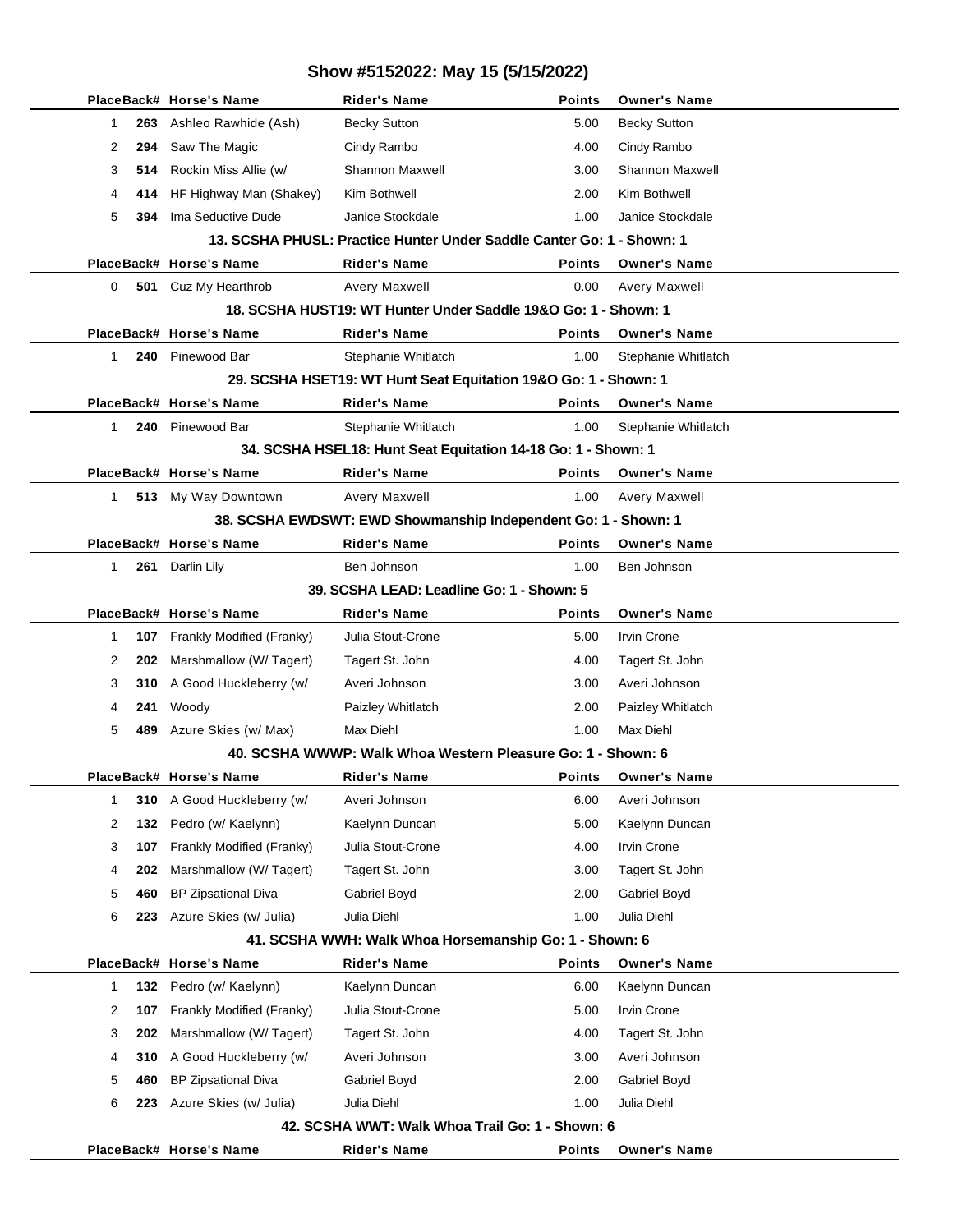| Show #5152022: May 15 (5/15/2022)                          |     |                                             |                                                                      |               |                         |  |  |
|------------------------------------------------------------|-----|---------------------------------------------|----------------------------------------------------------------------|---------------|-------------------------|--|--|
| 1                                                          |     | 132 Pedro (w/ Kaelynn)                      | Kaelynn Duncan                                                       | 6.00          | Kaelynn Duncan          |  |  |
| 2                                                          | 202 | Marshmallow (W/Tagert)                      | Tagert St. John                                                      | 5.00          | Tagert St. John         |  |  |
| 3                                                          |     | 310 A Good Huckleberry (w/                  | Averi Johnson                                                        | 4.00          | Averi Johnson           |  |  |
| 4                                                          | 107 | Frankly Modified (Franky)                   | Julia Stout-Crone                                                    | 3.00          | <b>Irvin Crone</b>      |  |  |
| 5                                                          | 460 | <b>BP Zipsational Diva</b>                  | Gabriel Boyd                                                         | 2.00          | Gabriel Boyd            |  |  |
| 6                                                          |     | 223 Azure Skies (w/ Julia)                  | Julia Diehl                                                          | 1.00          | Julia Diehl             |  |  |
|                                                            |     |                                             | 43. SCSHA 2LWP: 2 Year Old Western Pleasure Go: 1 - Shown: 1         |               |                         |  |  |
|                                                            |     | PlaceBack# Horse's Name                     | <b>Rider's Name</b>                                                  | <b>Points</b> | <b>Owner's Name</b>     |  |  |
| $\mathbf 1$                                                |     | 119 Blue Boonin Doll                        | Jenilee Hawley                                                       | 1.00          | Jenilee Hawley          |  |  |
|                                                            |     |                                             | 45. SCSHA EWDPWT: EWD Pleasure Independent Go: 1 - Shown: 1          |               |                         |  |  |
|                                                            |     | PlaceBack# Horse's Name                     | <b>Rider's Name</b>                                                  | <b>Points</b> | <b>Owner's Name</b>     |  |  |
| $\mathbf{1}$                                               |     | 261 Darlin Lily                             | Ben Johnson                                                          | 1.00          | Ben Johnson             |  |  |
|                                                            |     |                                             | 46. SCSHA EWDHS: EWD Horsmanship Supported Go: 1 - Shown: 1          |               |                         |  |  |
|                                                            |     | PlaceBack# Horse's Name                     | <b>Rider's Name</b>                                                  | <b>Points</b> | <b>Owner's Name</b>     |  |  |
| $\mathbf{1}$                                               |     | 261 Darlin Lily                             | Ben Johnson                                                          | 1.00          | Ben Johnson             |  |  |
|                                                            |     |                                             | 48. SCSHA EWDTS: EWD Trail Supported Go: 1 - Shown: 1                |               |                         |  |  |
|                                                            |     | PlaceBack# Horse's Name                     | <b>Rider's Name</b>                                                  | <b>Points</b> | <b>Owner's Name</b>     |  |  |
| $\mathbf{1}$                                               |     | 261 Darlin Lily                             | Ben Johnson                                                          | 1.00          | Ben Johnson             |  |  |
|                                                            |     |                                             | 50. SCSHA PWPT: Practice Western Pleasure Walk Trot Go: 1 - Shown: 2 |               |                         |  |  |
|                                                            |     | PlaceBack# Horse's Name                     | <b>Rider's Name</b>                                                  | <b>Points</b> | <b>Owner's Name</b>     |  |  |
| 0                                                          |     | 110 A Good Huckleberry (w/ Jax) Jax Johnson |                                                                      | 0.00          | Jax Johnson             |  |  |
| 0                                                          |     | 188 One Classy Cruzer                       | Reagan Ritcha                                                        | 0.00          | Reagan Ritcha           |  |  |
|                                                            |     |                                             | 51. SCSHA PWPL: Practice Western Pleasure Lope Go: 1 - Shown: 1      |               |                         |  |  |
|                                                            |     | PlaceBack# Horse's Name                     | <b>Rider's Name</b>                                                  | <b>Points</b> | <b>Owner's Name</b>     |  |  |
| 0                                                          |     | <b>502</b> Rockin Miss Allie                | Avery Maxwell                                                        | 0.00          | Avery Maxwell           |  |  |
|                                                            |     |                                             | 53. SCSHA OWPT: WT Western Pleasure Open Go: 1 - Shown: 4            |               |                         |  |  |
|                                                            |     | PlaceBack# Horse's Name                     | <b>Rider's Name</b>                                                  | <b>Points</b> | <b>Owner's Name</b>     |  |  |
| $\mathbf{1}$                                               |     | 414 HF Highway Man (Shakey)                 | Kim Bothwell                                                         | 4.00          | Kim Bothwell            |  |  |
| 2                                                          |     | 188 One Classy Cruzer                       | Reagan Ritcha                                                        | 3.00          | Reagan Ritcha           |  |  |
| З                                                          |     | 130 Pedro (w/ Kylah)                        | Kylah Duncan                                                         | 2.00          | Kylah Duncan            |  |  |
| 4                                                          |     | 505 Four Jacks In A Deck                    | <b>Stacy Hamontree</b>                                               | 1.00          | <b>Stacy Hamontree</b>  |  |  |
|                                                            |     |                                             | 54. SCSHA WPT9: WT Western Pleasure 9&U Go: 1 - Shown: 2             |               |                         |  |  |
|                                                            |     | PlaceBack# Horse's Name                     | <b>Rider's Name</b>                                                  | <b>Points</b> | <b>Owner's Name</b>     |  |  |
| $\mathbf{1}$                                               | 188 | One Classy Cruzer                           | Reagan Ritcha                                                        | 2.00          | Reagan Ritcha           |  |  |
| 2                                                          |     | 451 A Scarlet Invitation (w/                | <b>Bailey Roudybush</b>                                              | 1.00          | <b>Bailey Roudybush</b> |  |  |
|                                                            |     |                                             | 55. SCSHA WPT18: WT Western Pleasure 10-18 Go: 1 - Shown: 1          |               |                         |  |  |
|                                                            |     | PlaceBack# Horse's Name                     | <b>Rider's Name</b>                                                  | <b>Points</b> | <b>Owner's Name</b>     |  |  |
| $\mathbf{1}$                                               |     | 110 A Good Huckleberry (w/ Jax) Jax Johnson |                                                                      | 1.00          | Jax Johnson             |  |  |
| 56. SCSHA WPT19: WT Western Pleasure 19&O Go: 1 - Shown: 3 |     |                                             |                                                                      |               |                         |  |  |
|                                                            |     | PlaceBack# Horse's Name                     | <b>Rider's Name</b>                                                  | <b>Points</b> | <b>Owner's Name</b>     |  |  |
| 1                                                          | 394 | Ima Seductive Dude                          | Janice Stockdale                                                     | 3.00          | Janice Stockdale        |  |  |
| 2                                                          | 414 | HF Highway Man (Shakey)                     | Kim Bothwell                                                         | 2.00          | Kim Bothwell            |  |  |
| 3                                                          | 221 | Big Zipperman                               | <b>Shirley Brown</b>                                                 | 1.00          | <b>Shirley Brown</b>    |  |  |
|                                                            |     |                                             | 58. SCSHA NWPA: Novice Western Pleasure 19 And Over Go: 1 - Shown: 1 |               |                         |  |  |
|                                                            |     | PlaceBack# Horse's Name                     | <b>Rider's Name</b>                                                  | <b>Points</b> | <b>Owner's Name</b>     |  |  |
| $\mathbf{1}$                                               |     | 303 Twist And Titan                         | Katlynn Bourne                                                       | 1.00          | Katlynn Bourne          |  |  |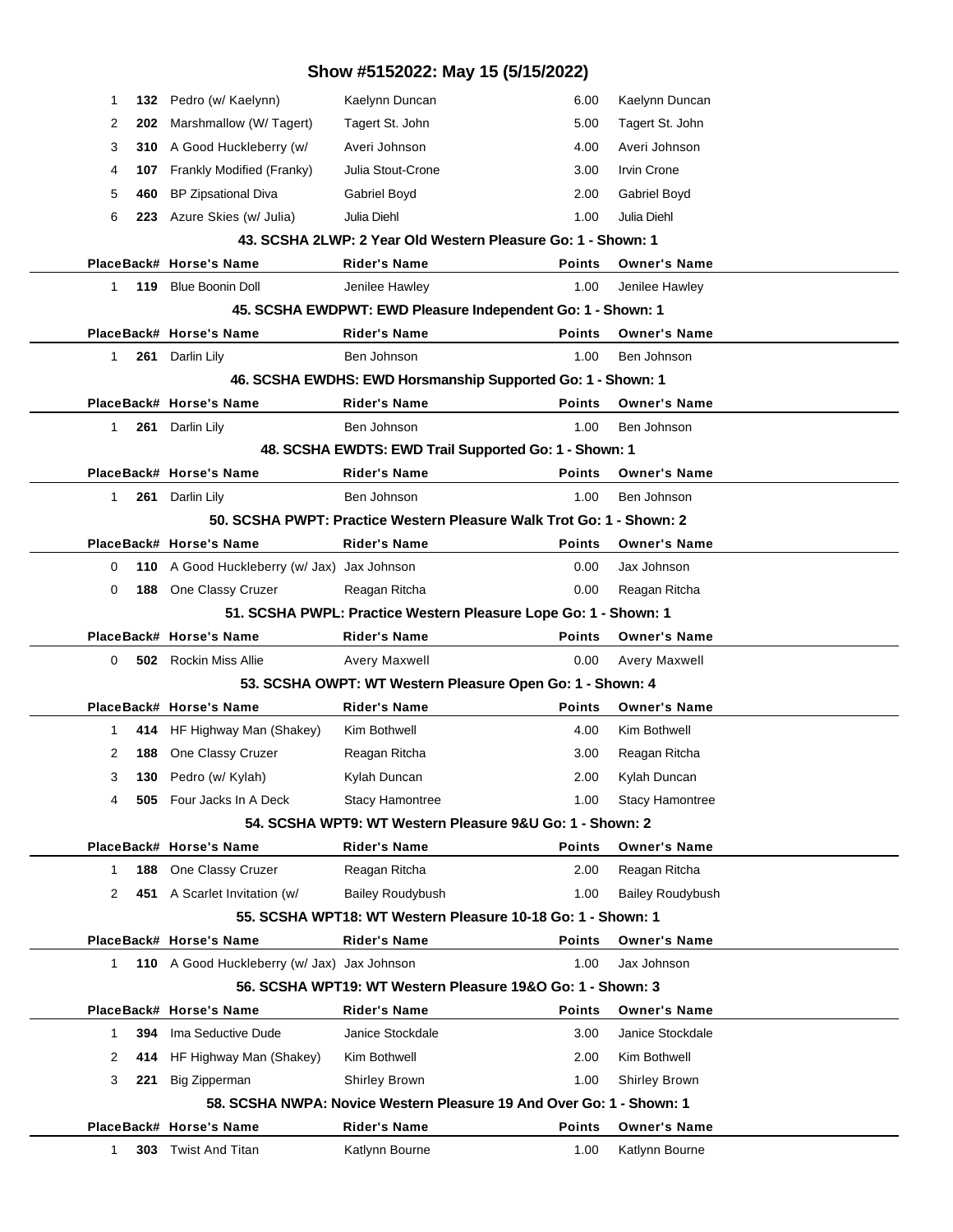#### **59. SCSHA WPL9: Western Pleasure 9&U Go: 1 - Shown: 2**

|   |      | PlaceBack# Horse's Name                            | Rider's Name                                                    | <b>Points</b> | <b>Owner's Name</b>     |
|---|------|----------------------------------------------------|-----------------------------------------------------------------|---------------|-------------------------|
| 1 | 130  | Pedro (w/ Kylah)                                   | Kylah Duncan                                                    | 2.00          | Kylah Duncan            |
| 2 |      | 450 A Scarlet Invitation (w/Molly) Molly Roudybush |                                                                 | 1.00          | Molly Roudybush         |
|   |      |                                                    | 61. SCSHA WPL18: Western Pleasure 14-18 Go: 1 - Shown: 2        |               |                         |
|   |      | PlaceBack# Horse's Name                            | Rider's Name                                                    | <b>Points</b> | <b>Owner's Name</b>     |
| 1 | 191  | <b>Grand Slam Leguer</b>                           | <b>Brady Papay</b>                                              | 2.00          | <b>Brady Papay</b>      |
| 2 |      | 513 My Way Downtown                                | <b>Avery Maxwell</b>                                            | 1.00          | <b>Avery Maxwell</b>    |
|   |      |                                                    | 62. SCSHA WPL19: Western Pleasure 19&O Go: 1 - Shown: 4         |               |                         |
|   |      | PlaceBack# Horse's Name                            | <b>Rider's Name</b>                                             | <b>Points</b> | <b>Owner's Name</b>     |
| 1 | 131  | Pedro (w/ Brittany)                                | <b>Brittany Miller</b>                                          | 4.00          | <b>Brittany Miller</b>  |
| 2 | 383  | Willa Be An Asset                                  | <b>Rachael Kruse</b>                                            | 3.00          | <b>Rachael Kruse</b>    |
| 3 | 514. | Rockin Miss Allie (w/                              | <b>Shannon Maxwell</b>                                          | 2.00          | <b>Shannon Maxwell</b>  |
| 4 | 443  | Mega Harley                                        | <b>Stacy Hamontree</b>                                          | 1.00          | <b>Stacy Hamontree</b>  |
|   |      |                                                    | 63. SCSHA WPLS: Western Pleasure Select Go: 1 - Shown: 3        |               |                         |
|   |      | PlaceBack# Horse's Name                            | Rider's Name                                                    | <b>Points</b> | <b>Owner's Name</b>     |
| 1 |      | 514 Rockin Miss Allie (w/                          | <b>Shannon Maxwell</b>                                          | 3.00          | <b>Shannon Maxwell</b>  |
| 2 | 443  | Mega Harley                                        | <b>Stacy Hamontree</b>                                          | 2.00          | <b>Stacy Hamontree</b>  |
| 3 | 105  | The Dude Has Pizazz                                | Kim Albright                                                    | 1.00          | Kim Albright            |
|   |      |                                                    | 65. SCSHA HT9: WT Horsemanship 9&U Go: 1 - Shown: 2             |               |                         |
|   |      | PlaceBack# Horse's Name                            | <b>Rider's Name</b>                                             | <b>Points</b> | <b>Owner's Name</b>     |
| 1 | 188  | One Classy Cruzer                                  | Reagan Ritcha                                                   | 2.00          | Reagan Ritcha           |
| 2 |      | 451 A Scarlet Invitation (w/                       | <b>Bailey Roudybush</b>                                         | 1.00          | <b>Bailey Roudybush</b> |
|   |      |                                                    | 66. SCSHA HT18: WT Horsemanship 10-18 Go: 1 - Shown: 1          |               |                         |
|   |      | PlaceBack# Horse's Name                            | <b>Rider's Name</b>                                             | <b>Points</b> | <b>Owner's Name</b>     |
| 1 |      | 110 A Good Huckleberry (w/ Jax) Jax Johnson        |                                                                 | 1.00          | Jax Johnson             |
|   |      |                                                    | 67. SCSHA HT19: WT Horsemanship 19&O Go: 1 - Shown: 4           |               |                         |
|   |      | PlaceBack# Horse's Name                            | Rider's Name                                                    | <b>Points</b> | <b>Owner's Name</b>     |
| 1 | 394  | Ima Seductive Dude                                 | Janice Stockdale                                                | 4.00          | Janice Stockdale        |
| 2 |      | 414 HF Highway Man (Shakey)                        | Kim Bothwell                                                    | 3.00          | Kim Bothwell            |
| 3 |      | <b>128</b> Twist Of A Star                         | Jane Bolen                                                      | 2.00          | Jane Bolen              |
| 4 | 221  | Big Zipperman                                      | <b>Shirley Brown</b>                                            | 1.00          | <b>Shirley Brown</b>    |
|   |      |                                                    | 69. SCSHA NHA: Novice Horsemanship 19 And Over Go: 1 - Shown: 2 |               |                         |
|   |      | PlaceBack# Horse's Name                            | <b>Rider's Name</b>                                             | <b>Points</b> | <b>Owner's Name</b>     |
| 1 | 303  | <b>Twist And Titan</b>                             | Katlynn Bourne                                                  | 2.00          | Katlynn Bourne          |
| 2 |      | 514 Rockin Miss Allie (w/                          | <b>Shannon Maxwell</b>                                          | 1.00          | <b>Shannon Maxwell</b>  |
|   |      |                                                    | 70. SCSHA HL9: Horsemanship 9&U Go: 1 - Shown: 2                |               |                         |
|   |      | PlaceBack# Horse's Name                            | <b>Rider's Name</b>                                             | <b>Points</b> | <b>Owner's Name</b>     |
| 1 | 130  | Pedro (w/ Kylah)                                   | Kylah Duncan                                                    | 2.00          | Kylah Duncan            |
| 2 | 450  | A Scarlet Invitation (w/Molly)                     | Molly Roudybush                                                 | 1.00          | Molly Roudybush         |
|   |      |                                                    | 71. SCSHA HL13: Horsemanship 10-13 Go: 1 - Shown: 1             |               |                         |
|   |      | PlaceBack# Horse's Name                            | <b>Rider's Name</b>                                             | <b>Points</b> | <b>Owner's Name</b>     |
| 1 | 280  | <b>Little Bit</b>                                  | Joscelyn Thompson                                               | 1.00          | Joscelyn Thompson       |
|   |      |                                                    | 72. SCSHA HL18: Horsemanship 14-18 Go: 1 - Shown: 2             |               |                         |
|   |      | PlaceBack# Horse's Name                            | <b>Rider's Name</b>                                             | <b>Points</b> | <b>Owner's Name</b>     |
| 1 |      | 513 My Way Downtown                                | <b>Avery Maxwell</b>                                            | 2.00          | Avery Maxwell           |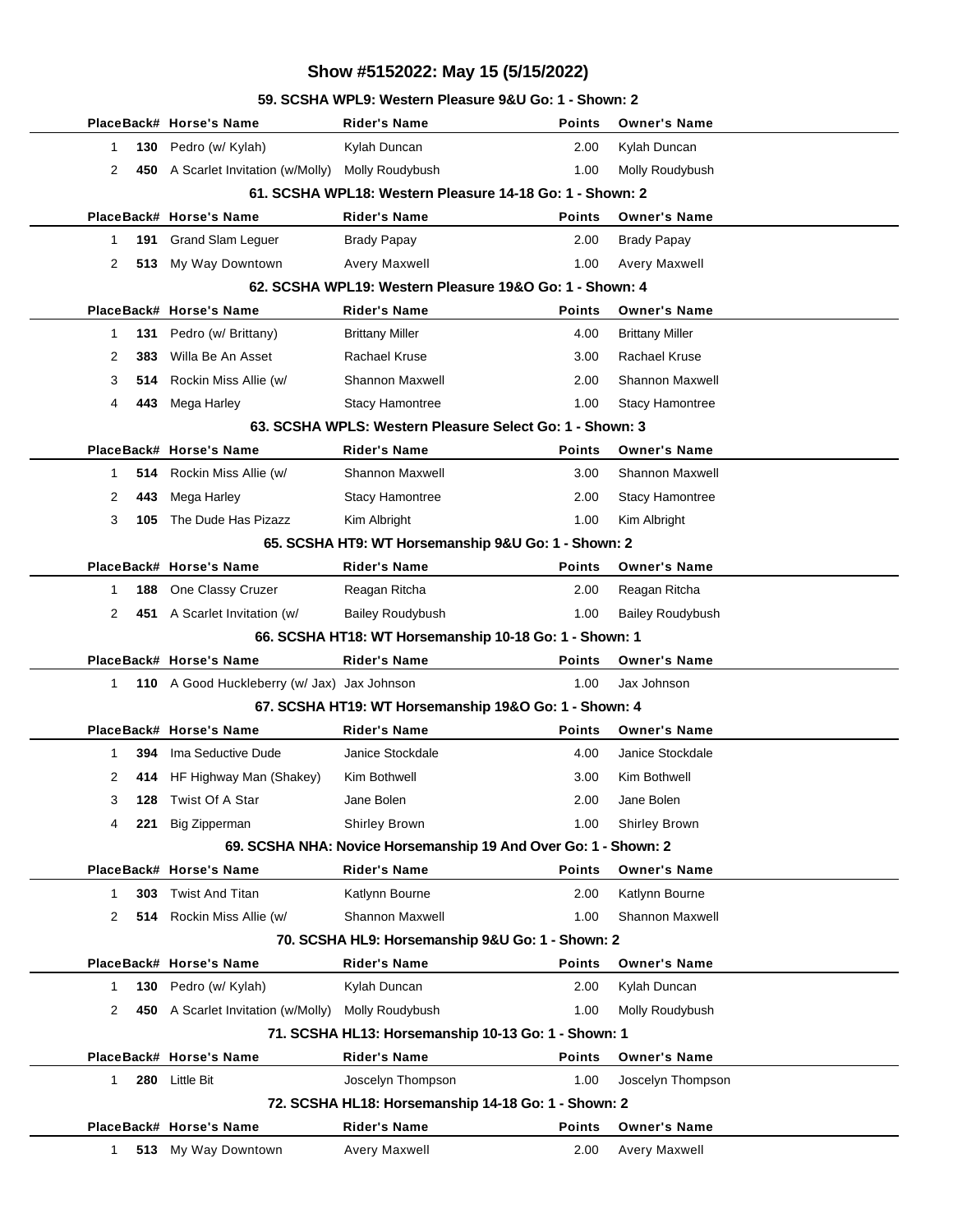|                                                      |     |                                    | Show #5152022: May 15 (5/15/2022)                                  |               |                         |  |  |  |
|------------------------------------------------------|-----|------------------------------------|--------------------------------------------------------------------|---------------|-------------------------|--|--|--|
| 2                                                    |     | 191 Grand Slam Leguer              | <b>Brady Papay</b>                                                 | 1.00          | <b>Brady Papay</b>      |  |  |  |
|                                                      |     |                                    | 73. SCSHA HL19: Horsemanship 19&O Go: 1 - Shown: 4                 |               |                         |  |  |  |
|                                                      |     | PlaceBack# Horse's Name            | <b>Rider's Name</b>                                                | <b>Points</b> | <b>Owner's Name</b>     |  |  |  |
| 1                                                    | 383 | Willa Be An Asset                  | <b>Rachael Kruse</b>                                               | 4.00          | Rachael Kruse           |  |  |  |
| 2                                                    | 131 | Pedro (w/ Brittany)                | <b>Brittany Miller</b>                                             | 3.00          | <b>Brittany Miller</b>  |  |  |  |
| 3                                                    | 515 | <b>Impulsive Goodbar</b>           | <b>Katie Kirmer</b>                                                | 2.00          | <b>Katie Kirmer</b>     |  |  |  |
| 4                                                    | 303 | <b>Twist And Titan</b>             | Katlynn Bourne                                                     | 1.00          | Katlynn Bourne          |  |  |  |
|                                                      |     |                                    | 74. SCSHA HLS: Horsemanship Select Go: 1 - Shown: 3                |               |                         |  |  |  |
|                                                      |     | PlaceBack# Horse's Name            | <b>Rider's Name</b>                                                | <b>Points</b> | <b>Owner's Name</b>     |  |  |  |
| 1                                                    | 294 | Saw The Magic                      | Cindy Rambo                                                        | 3.00          | Cindy Rambo             |  |  |  |
| 2                                                    | 105 | The Dude Has Pizazz                | Kim Albright                                                       | 2.00          | Kim Albright            |  |  |  |
| 3                                                    | 263 | Ashleo Rawhide (Ash)               | <b>Becky Sutton</b>                                                | 1.00          | <b>Becky Sutton</b>     |  |  |  |
|                                                      |     |                                    | 75. SCSHA GWR: Green Western Riding Go: 1 - Shown: 2               |               |                         |  |  |  |
|                                                      |     | PlaceBack# Horse's Name            | <b>Rider's Name</b>                                                | <b>Points</b> | <b>Owner's Name</b>     |  |  |  |
| 1                                                    | 383 | Willa Be An Asset                  | <b>Rachael Kruse</b>                                               | 2.00          | Rachael Kruse           |  |  |  |
| 2                                                    | 515 | Impulsive Goodbar                  | <b>Katie Kirmer</b>                                                | 1.00          | Katie Kirmer            |  |  |  |
|                                                      |     |                                    | 76. SCSHA IHT: In Hand Trail Go: 1 - Shown: 1                      |               |                         |  |  |  |
|                                                      |     | PlaceBack# Horse's Name            | <b>Rider's Name</b>                                                | <b>Points</b> | <b>Owner's Name</b>     |  |  |  |
| 1                                                    |     | 181 I Say Bring It On              | Austin St. John                                                    | 1.00          | Austin St. John         |  |  |  |
| 78. SCSHA TT18: WT Trail 18 & Under Go: 1 - Shown: 2 |     |                                    |                                                                    |               |                         |  |  |  |
|                                                      |     | PlaceBack# Horse's Name            | Rider's Name                                                       | <b>Points</b> | <b>Owner's Name</b>     |  |  |  |
| 1                                                    | 188 | One Classy Cruzer                  | Reagan Ritcha                                                      | 2.00          | Reagan Ritcha           |  |  |  |
| 2                                                    |     | 451 A Scarlet Invitation (w/       | <b>Bailey Roudybush</b>                                            | 1.00          | <b>Bailey Roudybush</b> |  |  |  |
|                                                      |     |                                    | 79. SCSHA TT19: WT Trail 19and Over Go: 1 - Shown: 1               |               |                         |  |  |  |
|                                                      |     | PlaceBack# Horse's Name            | <b>Rider's Name</b>                                                | Points        | <b>Owner's Name</b>     |  |  |  |
| $\mathbf{1}$                                         | 128 | Twist Of A Star                    | Jane Bolen                                                         | 1.00          | Jane Bolen              |  |  |  |
|                                                      |     |                                    | 81. SCSHA NTA: Novice Trail 19 And Over Go: 1 - Shown: 1           |               |                         |  |  |  |
|                                                      |     | PlaceBack# Horse's Name            | <b>Rider's Name</b>                                                | <b>Points</b> | <b>Owner's Name</b>     |  |  |  |
| 1                                                    |     | <b>303</b> Twist And Titan         | Katlynn Bourne                                                     | 1.00          | Katlynn Bourne          |  |  |  |
|                                                      |     |                                    | 82. SCSHA TL18: Trail 18 And Under Go: 1 - Shown: 2                |               |                         |  |  |  |
|                                                      |     | PlaceBack# Horse's Name            | Rider's Name                                                       | <b>Points</b> | <b>Owner's Name</b>     |  |  |  |
| 1                                                    | 280 | <b>Little Bit</b>                  | Joscelyn Thompson                                                  | 2.00          | Joscelyn Thompson       |  |  |  |
| 2                                                    |     | 450 A Scarlet Invitation (w/Molly) | Molly Roudybush                                                    | 1.00          | Molly Roudybush         |  |  |  |
|                                                      |     | PlaceBack# Horse's Name            | 83. SCSHA TL19: Trail 19&O Go: 1 - Shown: 5<br><b>Rider's Name</b> | <b>Points</b> | <b>Owner's Name</b>     |  |  |  |
| 1                                                    | 294 | Saw The Magic                      | Cindy Rambo                                                        | 5.00          | Cindy Rambo             |  |  |  |
| 2                                                    | 515 | <b>Impulsive Goodbar</b>           | <b>Katie Kirmer</b>                                                | 4.00          | Katie Kirmer            |  |  |  |
| 3                                                    | 303 | <b>Twist And Titan</b>             | Katlynn Bourne                                                     | 3.00          | Katlynn Bourne          |  |  |  |
| 4                                                    | 263 | Ashleo Rawhide (Ash)               | <b>Becky Sutton</b>                                                | 2.00          | <b>Becky Sutton</b>     |  |  |  |
| 5                                                    | 131 | Pedro (w/ Brittany)                | <b>Brittany Miller</b>                                             | 1.00          | <b>Brittany Miller</b>  |  |  |  |
|                                                      |     |                                    | 85, SCSHA RTT19: WT Ranch Trail 19&O Go: 1 - Shown: 1              |               |                         |  |  |  |
|                                                      |     | PlaceBack# Horse's Name            | <b>Rider's Name</b>                                                | <b>Points</b> | <b>Owner's Name</b>     |  |  |  |
| 1                                                    |     | 128 Twist Of A Star                | Jane Bolen                                                         | 1.00          | Jane Bolen              |  |  |  |
|                                                      |     |                                    | 86, SCSHA RTL18: Ranch Trail 18 And Under Go: 1 - Shown: 1         |               |                         |  |  |  |
|                                                      |     | PlaceBack# Horse's Name            | <b>Rider's Name</b>                                                | <b>Points</b> | <b>Owner's Name</b>     |  |  |  |
| 1                                                    | 280 | <b>Little Bit</b>                  | Joscelyn Thompson                                                  | 1.00          | Joscelyn Thompson       |  |  |  |
|                                                      |     |                                    |                                                                    |               |                         |  |  |  |